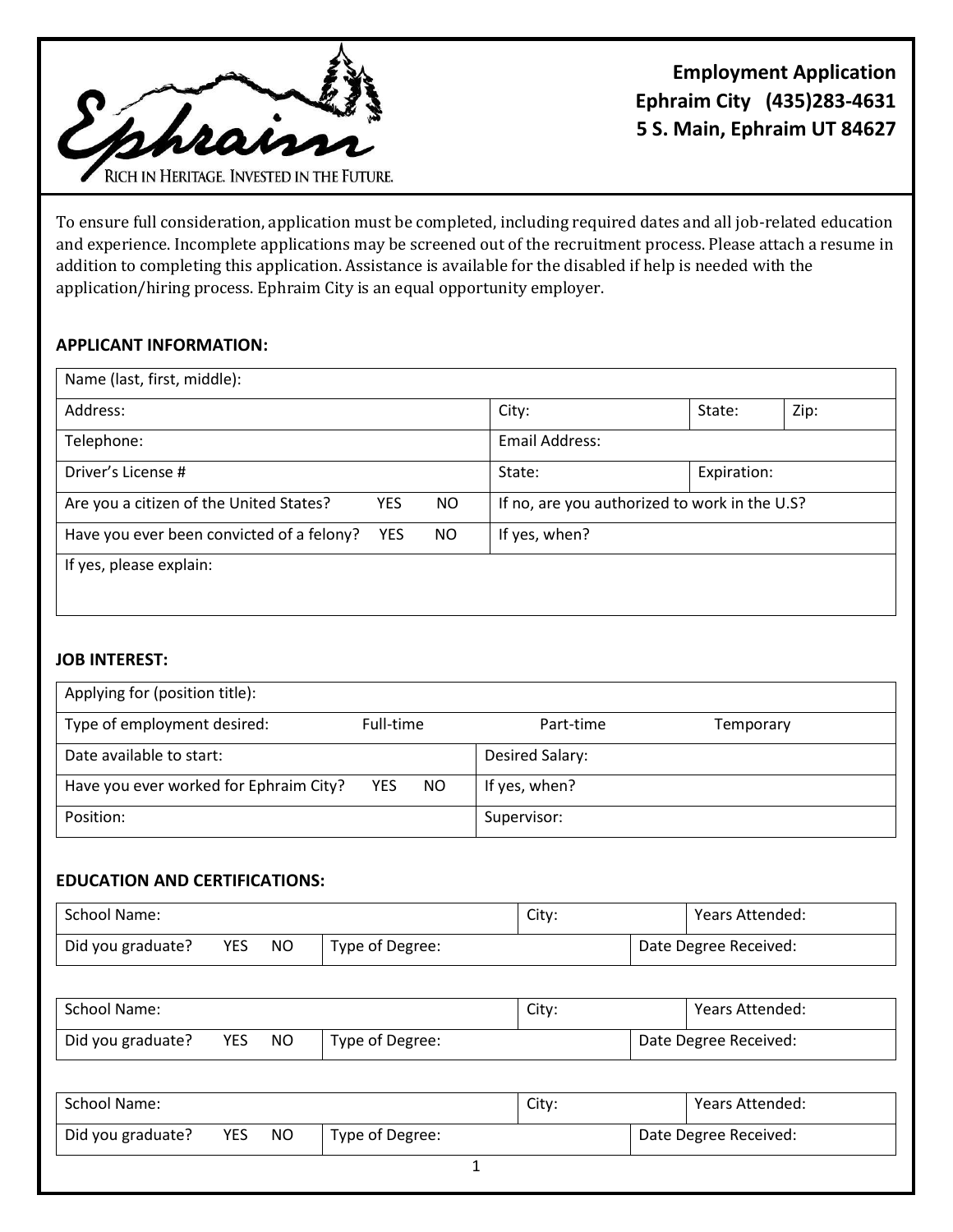| School Name:      |     |    | City:           |  | Years Attended: |                       |
|-------------------|-----|----|-----------------|--|-----------------|-----------------------|
| Did you graduate? | YES | NO | Type of Degree: |  |                 | Date Degree Received: |

#### **PREVIOUS EMPLOYMENT:**

*Beginning with your present or most recent job, describe in the boxes below, all periods of employment, such as paid (full or part-time), self-employment, and/or military service. The information you give regarding your experience will be used to determine if you meet the minimum qualifications. Account for your time during any intervals of unemployment other than when attending school***.** 

| Company:            |  | Phone:                                                        |        |                                                               |
|---------------------|--|---------------------------------------------------------------|--------|---------------------------------------------------------------|
| Address:            |  | City:                                                         | State: | Zip:                                                          |
| Supervisor:         |  | Contact #:                                                    |        |                                                               |
| Job Title:          |  | From:                                                         | To:    |                                                               |
| Responsibilities:   |  |                                                               |        |                                                               |
| Reason for leaving: |  |                                                               |        | May we contact your previous supervisor for reference? YES NO |
|                     |  |                                                               |        |                                                               |
| Company:            |  | Phone:                                                        |        |                                                               |
| Address:            |  | City:                                                         | State: | Zip:                                                          |
| Supervisor:         |  | Contact #:                                                    |        |                                                               |
| Job Title:          |  | From:                                                         | To:    |                                                               |
| Responsibilities:   |  |                                                               |        |                                                               |
| Reason for leaving: |  | May we contact your previous supervisor for reference? YES NO |        |                                                               |

| Company:            | Phone: |                                                               |        |      |  |  |
|---------------------|--------|---------------------------------------------------------------|--------|------|--|--|
| Address:            |        | City:                                                         | State: | Zip: |  |  |
| Supervisor:         |        | Contact #:                                                    |        |      |  |  |
| Job Title:          |        | From:                                                         | To:    |      |  |  |
| Responsibilities:   |        |                                                               |        |      |  |  |
| Reason for leaving: |        | May we contact your previous supervisor for reference? YES NO |        |      |  |  |

| Company:            |                                                               | Phone:     |        |      |  |
|---------------------|---------------------------------------------------------------|------------|--------|------|--|
| Address:            |                                                               | City:      | State: | Zip: |  |
| Supervisor:         |                                                               | Contact #: |        |      |  |
| Job Title:          |                                                               | From:      | To:    |      |  |
| Responsibilities:   |                                                               |            |        |      |  |
| Reason for leaving: | May we contact your previous supervisor for reference? YES NO |            |        |      |  |
|                     |                                                               |            |        |      |  |